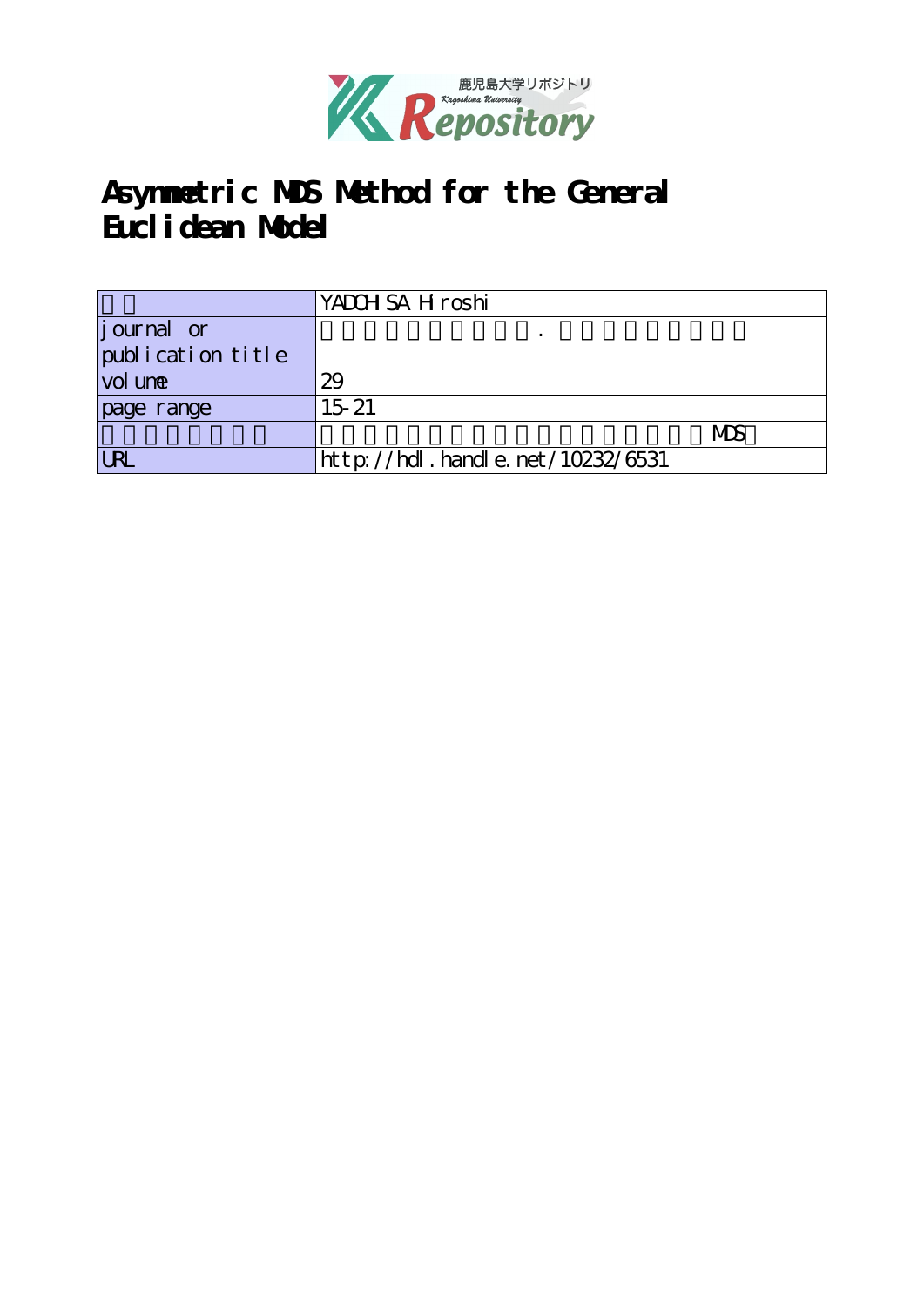# **Asymmetric MDS Method for the General Euclidean Model**

|                   | YADOH SA H roshi                     |
|-------------------|--------------------------------------|
| journal or        |                                      |
| publication title |                                      |
| vol une           | 29                                   |
| page range        | $15 - 21$                            |
|                   | <b>MDS</b>                           |
| <b>LRL</b>        | http://hdl.handle.net/10232/00001778 |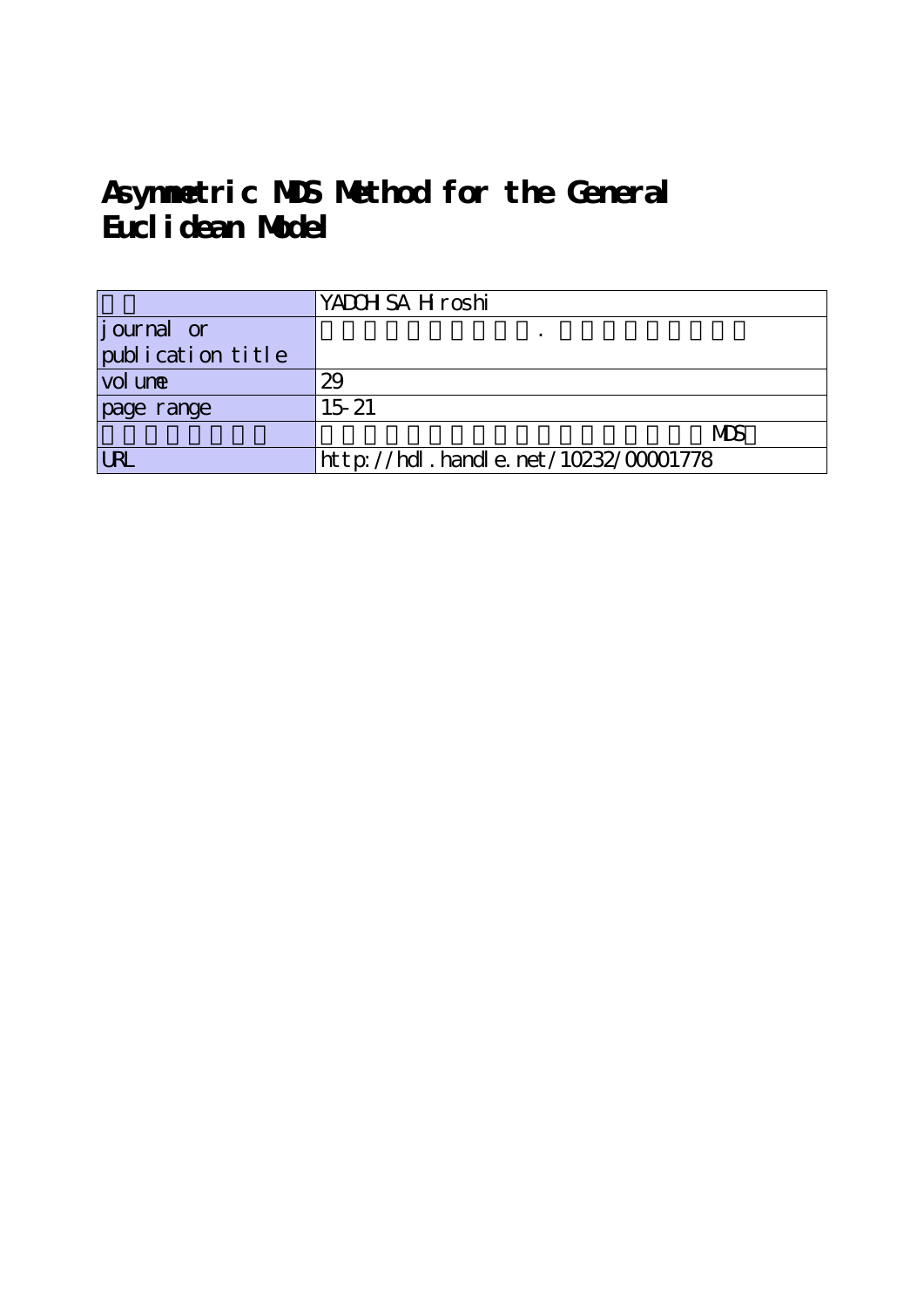Rep. Fac. Sci. Kagoshima Univ. (Math., Phys. & Chem.), No.29, 15-21, 1996.

## Asymmetric MDS Method for the General Euclidean Model

## Hiroshi YADOHISA\*

(Received September 10, 1996)

#### Abstract

Vector representation of asymmetry for the general Euclidean model, which ineludes many kind of models (eg., INDSCAL, IDIOSCAL, ASYMSCAL, GEMSCAL, etc), is proposed. We consider that (dis)similarity data among the objects are given as several square or rectangular matrices. We shall propose the method for representation of asymmetry in the dissimilarity data as vectors in the objects depicted space.

Key words: multidimensional scaling (MDS), asymmetry, (dis)similarity, IND-SCAL, ASYMSCAL, GEMSCAL

## 1 Introduction

The general Euclidean model (GEM) for three-way data was introduced by F. W. Young (see, Young, 1984) and is appropriate to many type of data. This model is about multidimensional scaling (MDS) of three-way dissimilarity data, which is consisting of several square or rectangle matrices. The GEM is defined by the following:

(1.1) 
$$
d_{ij}^k = [(y_i - x_j) V_i W_k (y_i - x_j)']^{1/2},
$$

where  $d_{ij}^k$  is the GEM distance approximates the dissimilarity  $o_{ij}^k$  between objects and is given as *i*th row and *j*th column in the *k*th dissimilarity matrix,  $x_j$  is r elements vector of coordinates which show the point of the object j in an Euclidean space,  $y_j$  is also r elements vector of coordinates which specifies the point in an Euclidean space.  $y_i$ is identical to  $x_i$  if the dissimilarity matrices are square and are restricted to  $x_i$  if those matrices are rectangle.  $V_i$  is a square, symmetric, order r and positive semi-definite matrix

<sup>\*</sup> Department of Mathematics, Kagoshima University, Kagoshima 890, Japan.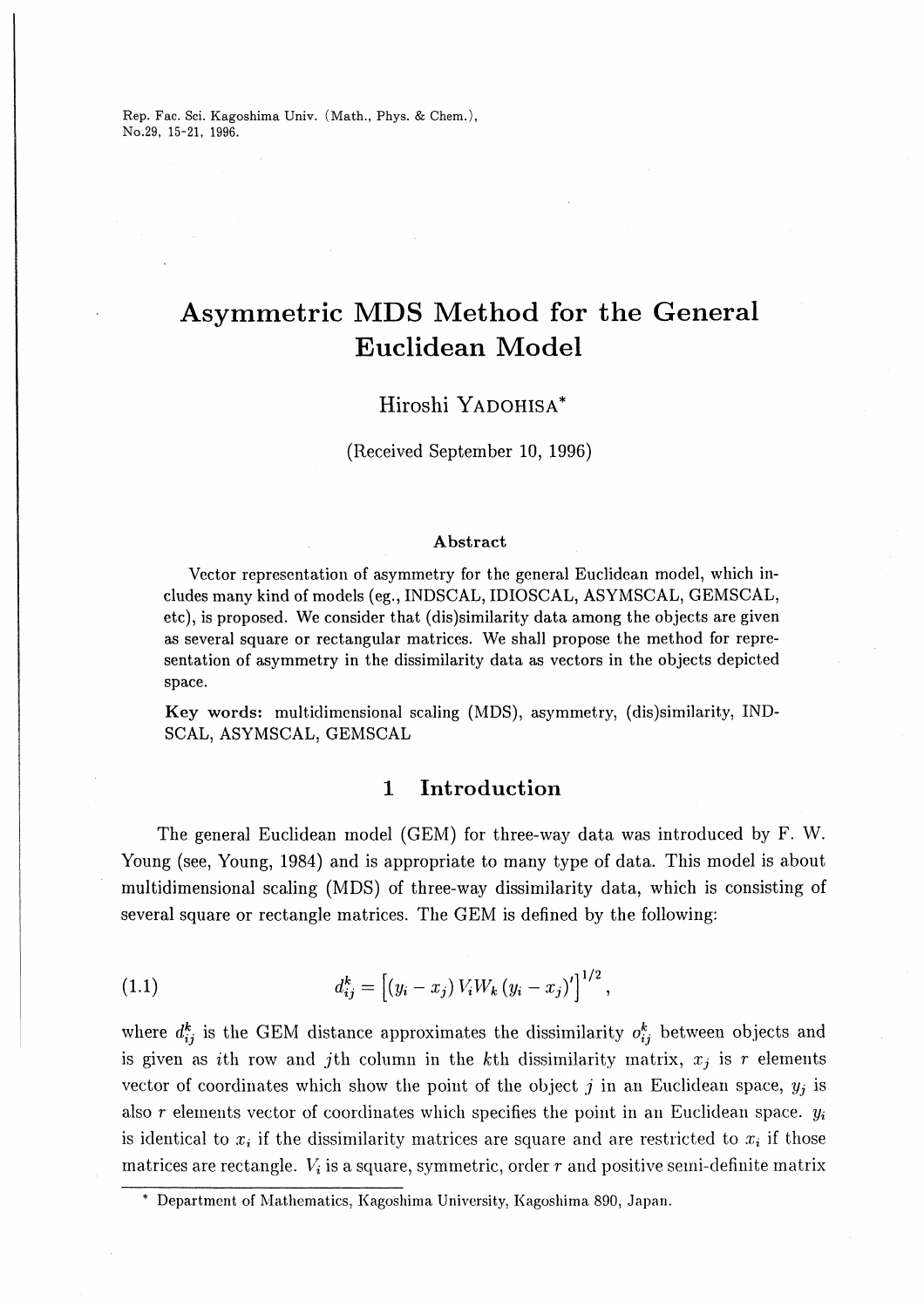## 16 **Hiroshi Yadohisa**

of weights associated with row object i.  $W_k$  is a square, symmetric, order r and positive semi-definite matrix of weights associated with dissimilarity matrix  $k$ .

Usually the asymmetry in dissimilarity data matrices is often considered as error and ignored. On the other hand, the same asymmetry has been strongly attracting many intensive workers. They feel that the lack of information contained in the skew-symmetric component often makes the results far from satisfaction as well as that asymmetry itself can be the prime target of analysis. A number of attempts, therefore, have been made to represent asymmetry in MDS. See, e.g., Coombs (1964), Constantine and Gower (1978), Gower (1977) and Weeks (1982).

The purpose of this paper is to discuss a simple and natural model for three-way (dis)siinilarity data with representing the asymmetry in the data. For each object under analysis, a vector value is given as a score of asymmetry as well as its location coordinates. Any prior information on the immanent structure of asymmetry is not required.

## 2 Method

For square dissimilarity matrices  $\left(\begin{array}{c} o_{ij}^k \end{array}\right)$  between n objects, the GEM distance  $d_{ij}^k$  represents asymmetry by means of  $V_i$ 's, which may be noticed by noting  $d_{ij}^k = d_{ji}^k$  for  $V_1 = \cdots = V_n = E$ . Interpretation of  $V_i$ 's in the results of analysis would be, however, quite difficult, even if they have only diagonal elements.

We use the restricted GEM distance

(2.1) 
$$
d_{ij}^k = [(y_i - x_j) W_k (y_i - x_j)]^{1/2}
$$

for approximating the symmetric part  $s_{ij}^k$  of  $o_{ij}^k$ , say  $s_{ij}^k = (o_{ij}^k + o_{ji}^k)/2$ , to give the vectors  $x_i$  of coordinates. A vector is then determined, for each object, from the location  $x_i$  and all the remaining anti-symmetric parts  $a_{ij}^k = o_{ij}^k - s_{ij}^k$  ( $j \neq i$ ) by taking average of the stress vectors caused by the forced (neglecting asymmetry) allocation of the objects.

We propose the vector model for two cases, (i)  $W_k$  is only one, that is, we can use I instead of  $W_k$  by some transformation and (ii)  $W_k$  is semi-positive definite and reduced rank  $r_k < r$ . If data matrices are symmetric, these model corresponds to the methods of Classical MDS (e.g., Torgerson, 1965) and GEMSCAL (Young, 1984, 1987), respectively. Asymmetric MDS methods for the case that  $W_k$  is diagonal and full rank r has been proposed by Yadohisa and Niki (1995) as an extension of INDSCAL (Carroll and Chang, 1972).

Hereafter, we use the following notations:

(2.2) 
$$
1_n = (1 \dots 1)', \quad I_n = \text{diag } 1_n \text{ (identity matrix)},
$$

(2.3) 
$$
\lambda(x) = \begin{cases} 0, & \text{if } x = 0; \\ x/|x|, & \text{otherwise}; \end{cases}
$$
 (direction vector).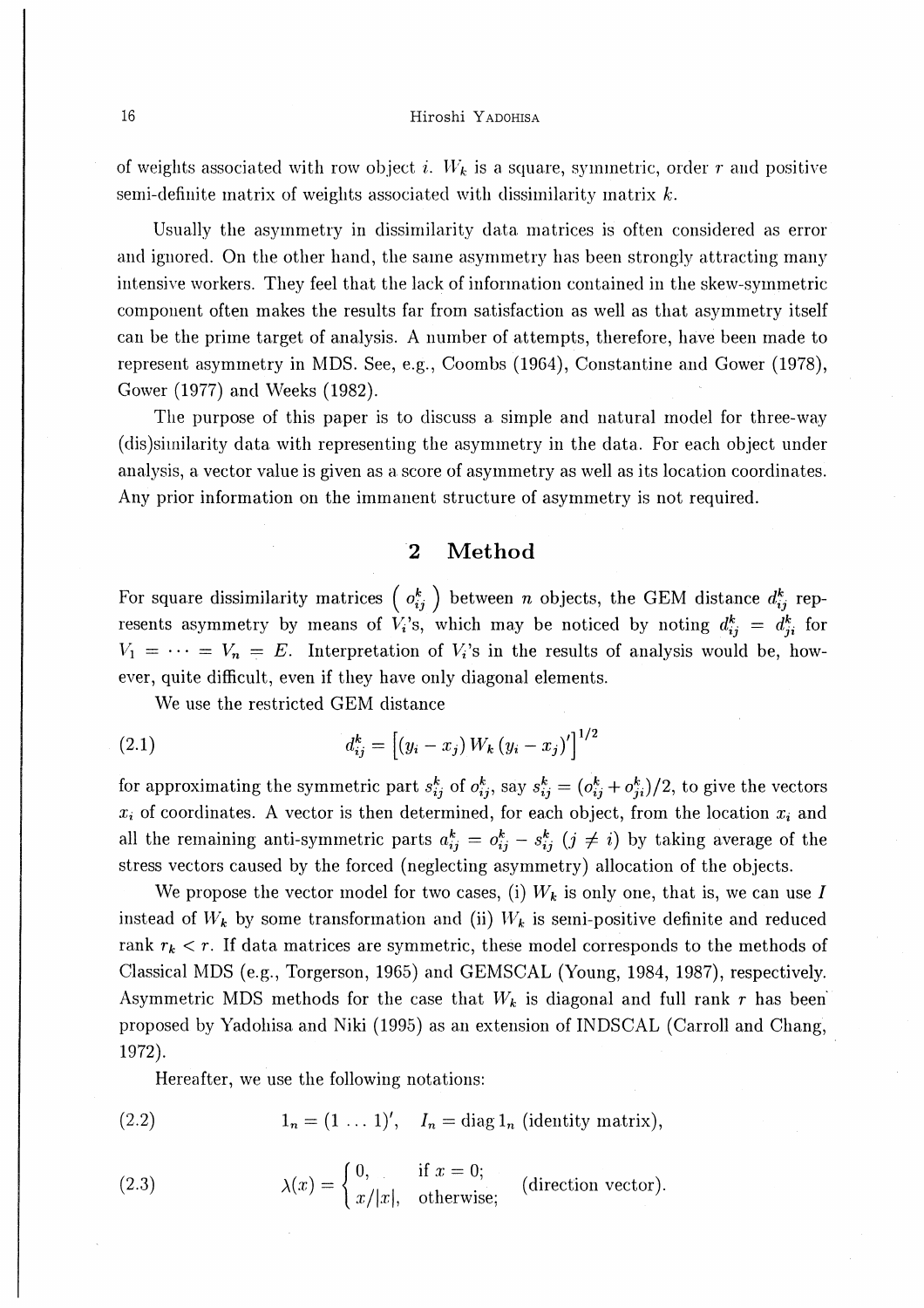## 3 Vector model for two-way asymmetric data

Here we describe simplest case, that is, a square asymmetric dissimilarity matrix are given (see Niki,1990; Yadohisa and Niki, 1994). In this case, the weigtt matrix  $W_k$  is only one and an identity matrix I is used insted of the  $W_k$ .

The data matrix O  $[n \times n]$  can be decomposed into the symmetric component  $S =$  ${O + O<sup>'</sup>}/2$  and skew-symmetric one  $T = {O - O'<sup>'</sup>}/2$ . From the matrix S, a set  $X[n \times R] = \{x_i | i = 1,\ldots,n\}$  of the location coordinates of n objects can be determined by applying some suitable symmetric MDS method (e.g., Torgason, 1965). We determine the "asymmetric vectors"  $A = \{a_i | i = 1, ..., n\}$  at X analyzing the matrix T.

In our model, each element  $t_{ij}$  of  $T$  is compared with the projection of  $a_i$  on the directed line given by  $p_i - p_j$ :

$$
(3.1) \t\t\t a_i = t_{ij} \lambda (p_i - p_j) + e_{ij},
$$

where  $\lambda(x)$  denotes the direction vector as defined above and  $e_{ij}$  is a random vector.

The least square estimate  $\hat{a}$  of  $a$  for which

(3.2) 
$$
e^{2} = \sum_{j \neq i} |e_{ij}|^{2} = \sum_{j \neq i} e'_{ij} e_{ij}
$$

attains its minimum is given by

(3.3) 
$$
\hat{a}_i = \frac{1}{n-1} \sum_{j \neq i} t_{ij} \lambda (p_i - p_j).
$$

## 4 Vector model for three-way asymmetric data

We propose, in this section, the asymmetric vector model to give an extension of GEMSCAL. The weight matrices  $W_k$  are semi-positive definite. GEMSCAL is one of the most general model for three-way data and represents the stimuli (object) and individuals in the same space called "joint space", and the directions of vectors, called "principal" direction", indicate the directions in the space that are most salient to individuals. This model makes the assumption that an individual has several orthogonal directions in joint space. This means one individual has a particular set of orthogonal directions to be most important, another individual has some other directions to be most important. These directions are principal directions. The length of principal direction show the relative salience of the directions to the individuals, that is, the individual differences are represented by orientation and length of orthogonal principal directions in the joint space The asymmetry in dissimilarity data represented as vectors in "joint space" and "personal space", which corresponds to "group stimuli space" and "individual (perceptual) space" in INDSCAL model, respectively (see, Young, 1984, 1987).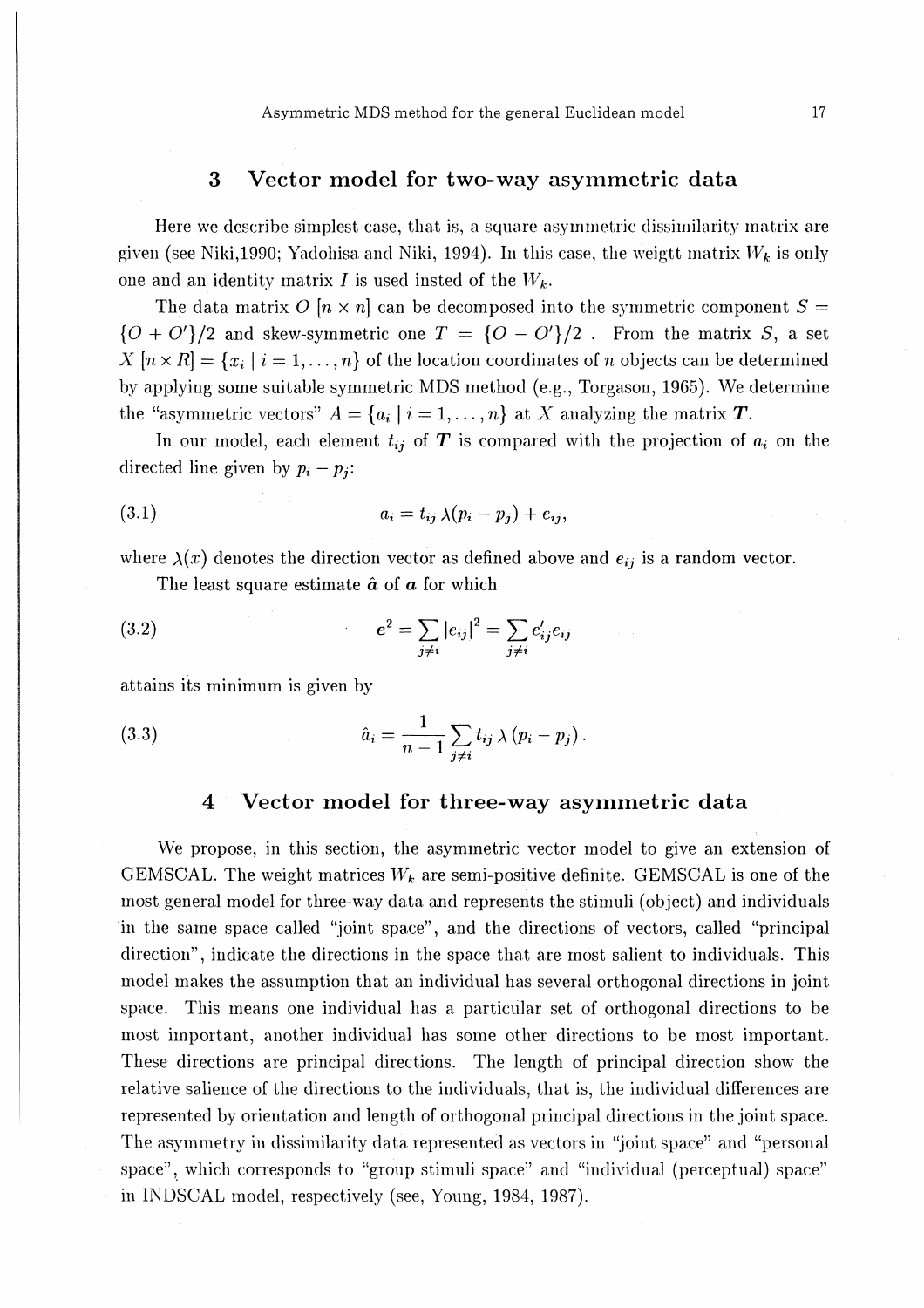### 18 Hiroshi Yadohisa

## 4.1 Model

The dissimilarity data matrix  $O_k$  is decomposed into the symmetric part  $S_k$  and the skew-symmetric part  $T_k$  as mentioned above. By applying GEMSCAL to matrix  $S_k$ , we can determine the coordinates matrix X  $[n \times R]$  in "group stimuli space" and the N symmetric matrices  $W_k$   $[R \times R]$   $(k = 1, 2, ..., N)$  of weights. Added to these, the coordinates matrices for personal spaces and "principal direction" are given as  $X_k =$  $(x_1^k, \ldots, x_n^k)' = X P_k(Q_k)^{1/2}$  and  $P_k(Q_k)^{1/2}$ , respectively, where  $P_k$  is an  $r \times r_k$  column orthonormal matrix containing the eigenvectors of  $W_k$ ,  $Q_k$  is  $r_k \times r_k$  diagonal matrix contain the eigenvalues of  $W_k$ , this remains that  $W_k$  is decomposed as follows;

$$
(4.1) \t\t Wk = Pk Qk (Pk)'
$$

We assume that there exists a joint  $n \times R$  matrix  $A = (a_1 \cdots a_n)'$  of which R dimensional row vectors represent asymmetry or "stress" hidden behind the configuration X of  $n$  objects. In addition, as same way of extension of INDSCAL, we assume that the stress vectors in the personal individual spaces are given by the matrices

(4.2) 
$$
A_k = (a_1^k \cdots a_n^k)' = A P_k (Q_k)^{1/2} \quad (k = 1, 2, \ldots, N).
$$

The coordinates matrix in the k-th personal space is  $XP_k(Q_k)^{1/2}$ . Then, the stress caused by the forced location of the *i*-th and *j*-th objects can be expressed with

(4.3) 
$$
t_{ij}^k \lambda \left( x_i^k - x_j^k \right) = t_{ij}^k \lambda \left( x_i - x_j \right) P_k(Q_k)^{1/2}.
$$

We consider the following model with vector errors  $\epsilon_{ij}^k$ :

(4.4) 
$$
a_i^k = a_i P_k (Q_k)^{1/2} = t_{ij}^k \lambda (x_i - x_j) P_k (Q_k)^{1/2} + \epsilon_{ij}^k
$$

and fit the matrix  $A$  so as to minimize

(4.5)  
\n
$$
\phi_i = \sum_{k=1}^N \sum_{j \neq i} \epsilon_{ij}^k (P_k Q_k (P_k)')^{-1} (\epsilon_{ij}^k)'
$$
\n
$$
= \sum_{k=1}^N \sum_{j \neq i} \epsilon_{ij}^k (W_k)^{-1} (\epsilon_{ij}^k)'
$$

Then we have an estimate  $\hat{a}_i$  for the stress vector  $a_i$  of the i-th object in the group stimuli space:

(4.7) 
$$
\hat{a}_i = \frac{1}{N(n-1)} \sum_{k=1}^N \sum_{j \neq i} t_{ij}^k \lambda (x_i - x_j).
$$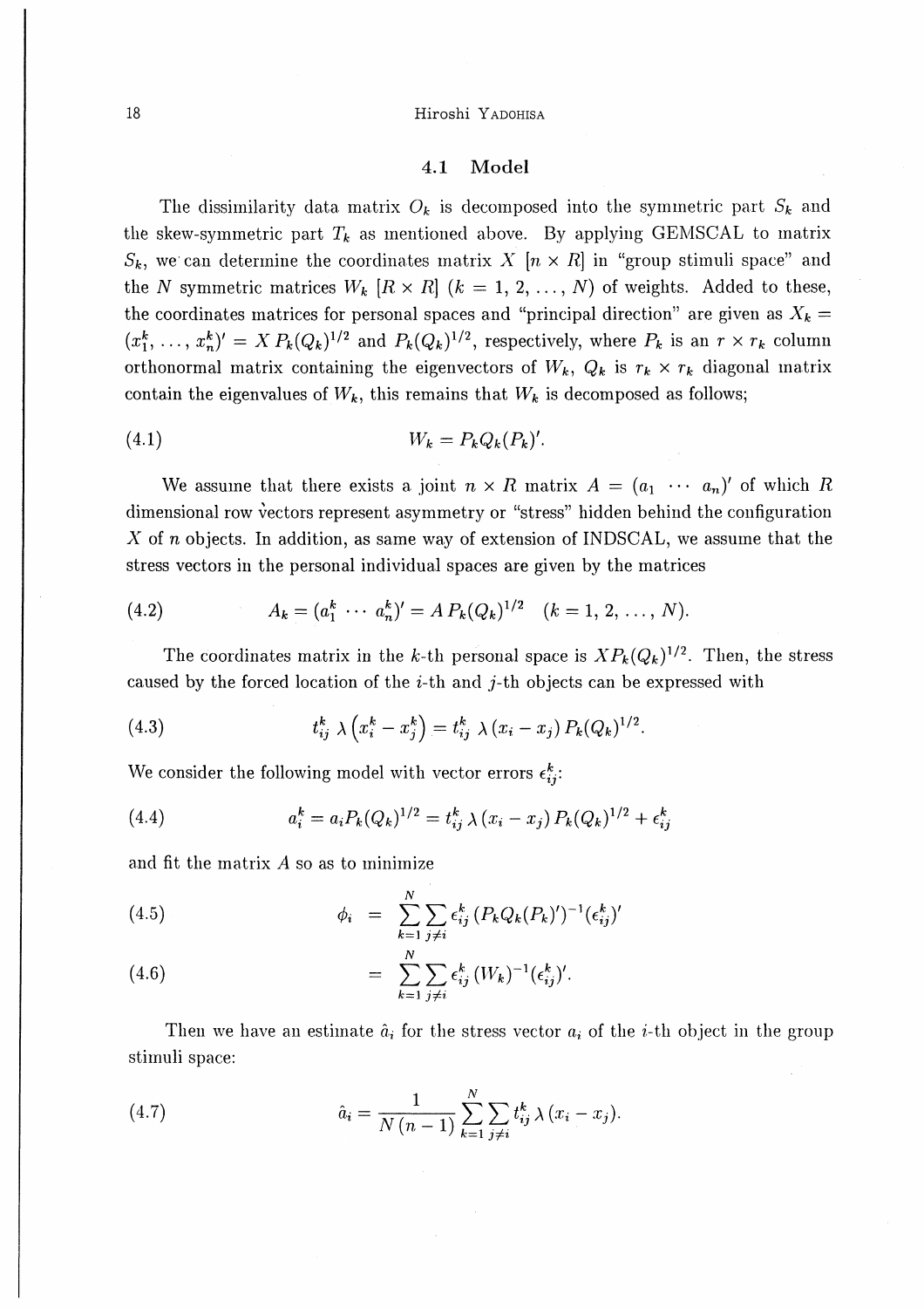

Fig. 1: Objects, asymmetric vectors and principal direction of subject 1 in "joint space".



Fig. 2: Objects and asymmetric vectors in "personal space" of subject 1.







Fig. 4: Objects and asymmetric vectors in "personal space" of subject 2.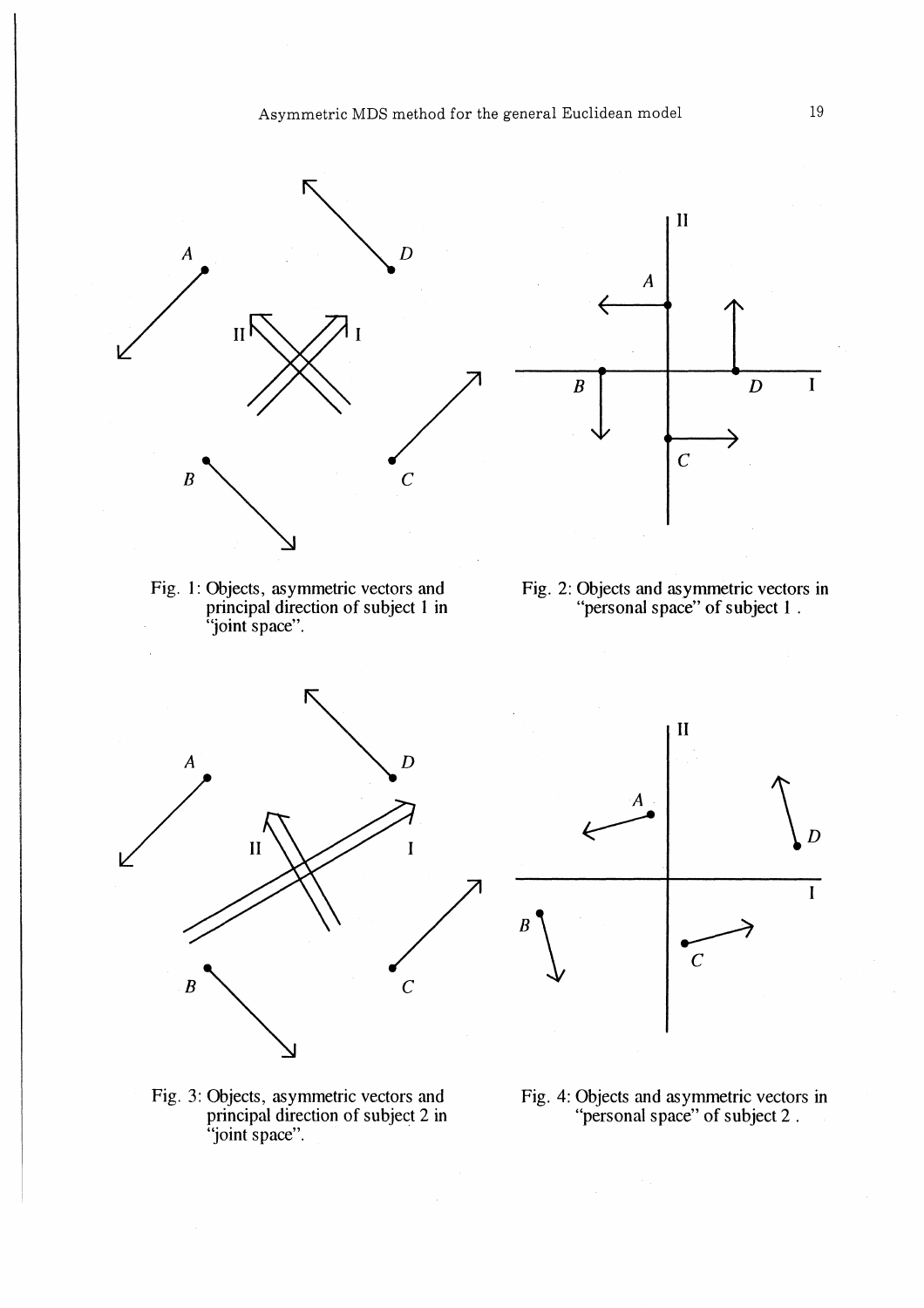#### 20 Hiroshi Yadohisa

#### 4.2 Interpretation

We can obtain, as a result of analysis, the location coordinates of objects and its asymmetric vectors in the joint space. And also the principal directions of subjects (usually persons) in joint space are obtained. From this, we can calculate the coordinates of objects and asymmetric vectors in each personal space.

Fig. 1, 3 represent the joint space and Fig. 2, 4 represent the personal space of some of the subjects. The dots and thin arrows in the Fig. 1, 2, 3, 4 represent the objects and asymmetric vectors, respectively. The thick white vectors in Fig. 1 and Fig. 3, respectively, shows the principal direction of one subject and some other subject

We can interpret from the arrows, for example, in the Fig. 1 the object A want to come closer to the object  $B$ , on the other hand, the object  $B$  intends to go far away from the object A. This means the dissimilarity from the object  $B$  to the object A is relatively larger than that from the object A to the object B (See, Yadohisa and Niki, 1994, 1995 for details).

#### References

- [1] J. D. Carroll and P. Arabie, INDCLUS: An individual differences generalization of the ADCLUS model and the MAPCLUS algorithm. Psychometrika, 48 (1983), 157-169.
- [2] J. d. Carroll and J. J. Chang, Analysis of individual differences in multidimensional scaling via an N-way generalization of "Eckart-Young" decomposition, Psychometrika, 35 (1970). 283-319.
- [3] C. H. Coombs, A Theory of Data, Wiley, New York, 1964.
- [4] A. G. Constantine and J. C. Gower, Graphical representation of asymmetric matrices, Appl. Statist. 3 (1978), 279-304.
- [51 J. C. Gower, The analysis of asymmetry and orthogonality, Recent Developments in Statistics (Barra, J. R. et al., eds.), North-Holland, Amsterdam, (1977), 109-123.
- [6] H. A. L. Kiers, Three-way methods for the analysis of qualitative quantitative two-way data, DSWO Press, Leiden, 1989.
- [7] J. B. Kruskal, Nonmetric multidimensional scaling: A numerical method, Psychometrika7 29 (1964), 115-129.
- [8] A. F. M. Nierop, The INDRES model: An INDSCAL model with residuals orthogonal to INDSCAL dimensions, Psychometric Methodology (Steyer, R., et al. eds.), Gustar Fischer Verlag, Stuttgart, (1993), 366-370.
- [9] N. Niki, Kinetic interpretation of asymmetric proximities, Statistical Methods and Data Analysis (Niki, N., ed.), Scientist Inc., Tokyo, (1990), 29-32.
- [10] L. R. Tucker and S. J. Messick, An individual differences model for multidimensional scaling, Psychometrika, 38 (1963), 333-368.